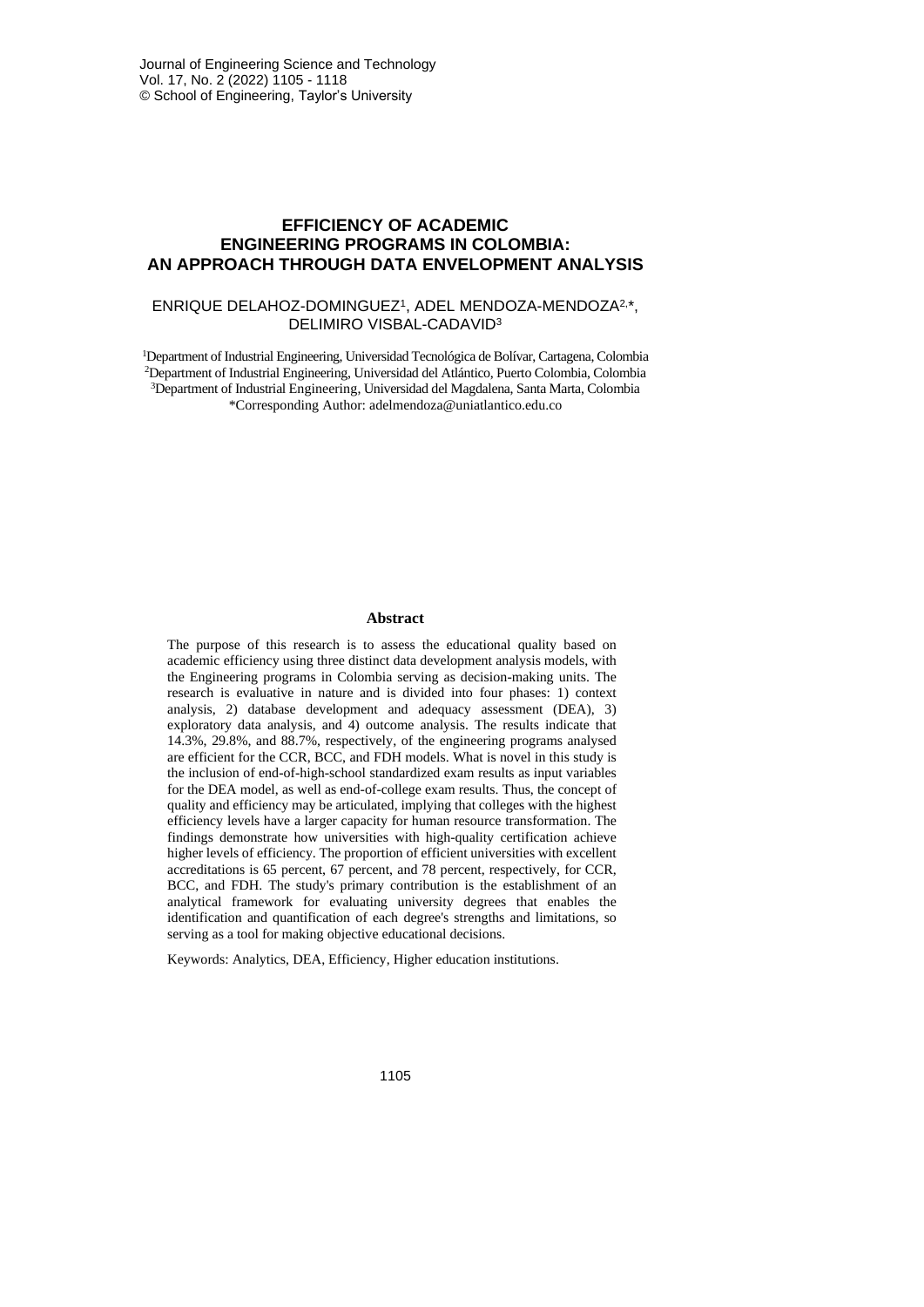## **1. Introduction**

There is currently a wide range of universities worldwide, which, added to the facilities offered by information technologies to study online, raise competitiveness among universities, and attract and retain qualified students is becoming more complicated [1, 2]. This competence benefits society because it obliges higher education institutions to offer quality services and respond adequately to society's expectancies. So, it is possible to ensure highly skilled professionals fit the labour market needs[3]. So much so, the number of universities that undergo accreditation programs annually has increased in recent years. In this way, it can generate a competitive advantage and attract students [4-6]. Despite the above, both educational institutions and students should have tools that give them a criterion for comparison between universities (in the case of universities) and universities' selection (in students).

Several studies have analysed the quality of education with meta-analysis. It relates the competencies that students acquire and observe their impact on their professional performance, finding that secondary education factors influence higher education performance [6-8]. On the other hand, in the Cyrenne and Chan studied [9] the results of secondary education assessments serve as predictors of higher education outcomes. Traditionally, universities adopt a quality accreditation for evidencing their quality performance achievements. Traditionally, independent agencies are responsible for assessing the universities' capabilities to meet minimums standards in financial resources, student projection, and relationships with society [10, 11]. Conversely, Visbal-Cadavid et al. [12] developed an integrated approach to Machine Learning and DEA, proposing a methodology for forecasting universities' technical efficiency, using academic, financial, and infrastructure variables.

Consequently, in this research, an empirical rational model is developed that takes as input the students' competencies at the end of high school and, as outputs, the professional competencies thereof to estimate the efficiency levels for engineering programs in Colombia. The three DEA estimates three different levels of efficiency: Global, pure, and economical. Finally, this methodology becomes an objective analytical approach to provide critical insights based on data.

## **2.Theoretical framework**

In 1978 the DEA methodology was proposed by Charnes, Cooper, and Rhodes as a non-parametric approach to assessing the performance or efficiency of several organizations (called DMU: Decision Making Unit) in the public and private sector with multiple inputs (resources) and multiple outputs (goods or services). The DEA methodology builds on organizations' existing information on their performance and builds the efficient frontier [13]. Any DMU that is over the border will be efficient otherwise, it will be non-efficient [14]. Thus, the efficiency of a DMU is determined by its ability to transform inputs into desired outputs. On the other hand, it is important to note that the DMU's used must be comparable, so its inputs, such as their outputs, must have homogeneous units [15].

A correct application of the DEA technique requires extensive knowledge of the problem context (market, competition, variables that influence, among others), also, identify the inputs of the DMU's and their respective outputs. Finally, to select the model (CCR, BCC, or one of its variants) and its orientation (input or output)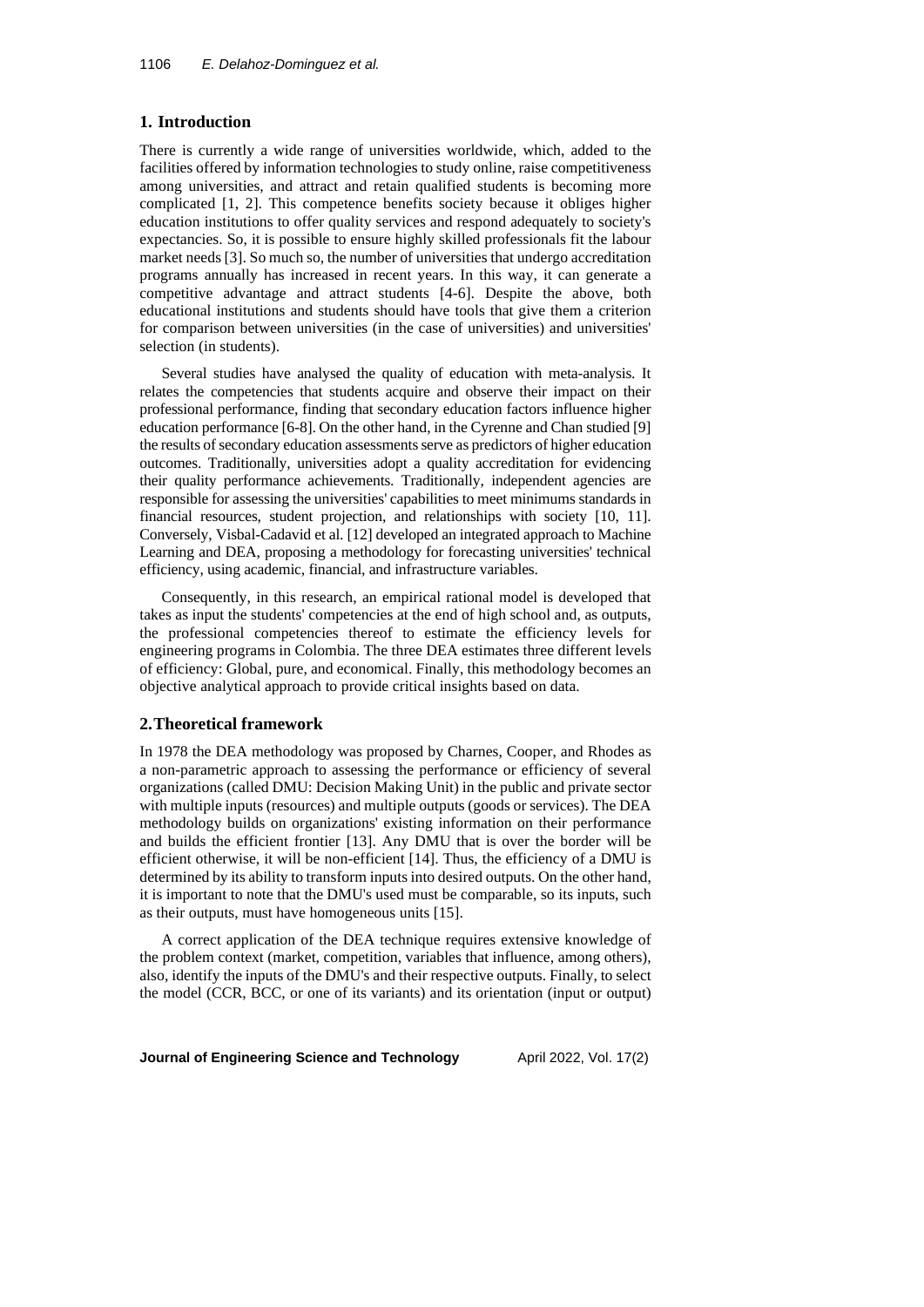to use. The models used in this article are input-oriented CCR, BCC, and FDH, assuming that their control is possible. In the three models used, those units that are over the efficient border will be efficient.

The main difference between the BCC, CCR, and FDH models is that the efficiency calculated in the CCR model will be less than the efficiency calculated in the BCC model. The CCR model uses overall efficiency, and instead, the BCC model uses technical efficiency. On the other hand, the FDH model is a particular case of DEA, which developed without convexity; unlike the previous two, it generates greater accuracy in measuring efficiency for endogenously fixed inputs. It is effective for measuring economic efficiency [16, 17].

However, Fig. 1 presents the FDH, CCR, and BCC models, and input-oriented. In all three models, DMU's will need to move horizontally to reach the border to be efficient [18], but as mentioned, the scale implemented in each model is different. The global efficiency levels calculated through the DEA models are broken down into Technical Efficiency and Scale Efficiency. This approach makes it possible to identify the sources of inefficiency in the study units, which may be due to the misuse of resources in the production process or the failure to identify critical resources for optimal performance [19]. Thus, global technical efficiency is evaluated through constant returns to scale (CRS) and local technical efficiency through variable returns (VRS). Finally, the scale's efficiency is the relation of constant returns to scale over the variable returns to scale: Efficiency of scale = CRS / VRS.



**Fig. 1. DEA models [17].**

On the other hand, the DEA model solves an optimization problem. The objective function maximizes the reason for its outputs between its inputs, having multiple inputs and outputs. The  $u_r$  weights create a virtual output and  $v_i$  create a virtual input. Finally, restrictions are those that limit efficiency in the range of 0 and 1 [20].

The models below are in a multiplicative way and are oriented to the inputs as mentioned at the beginning. The CCR-IO and BCC-IO models are the classic tools to develop efficiency analysis in the literature. However, in the context of educational efficiency, the FDH model allows the deviations of inefficient DMUs to be decomposed into explanatory factors, distinguishing between efficiency technique, the correct use of resources, and the use of capacities at scale.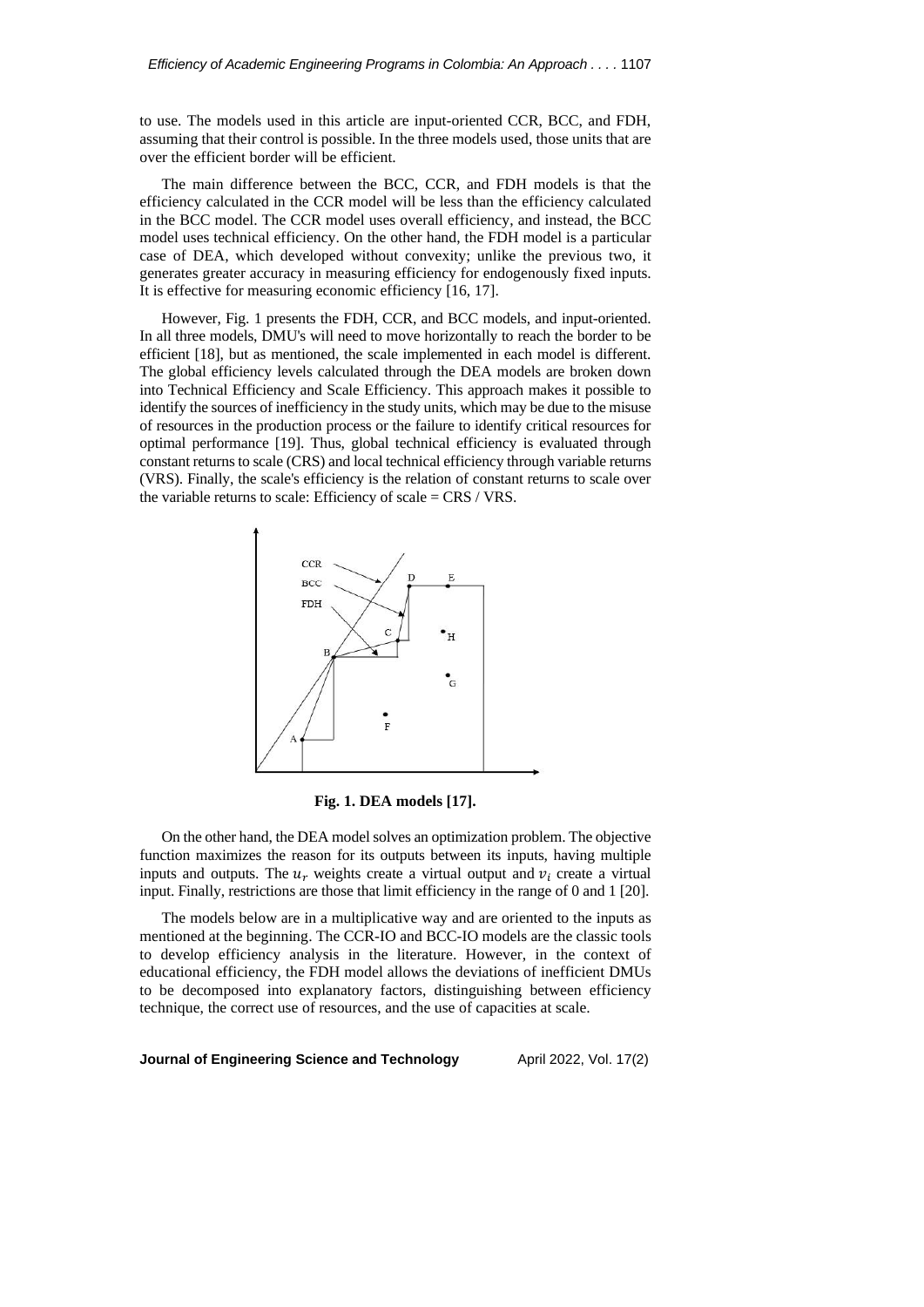### **(a) CCR-IO Model**

$$
\begin{array}{l} \n\max h_o = \frac{\sum_{r=1}^{S} u_r y_{ro}}{\sum_{i=1}^{m} v_i x_{io}} \n\end{array} \n\tag{1}
$$

Subject to:

$$
\frac{\sum_{r=1}^{s} u_r y_{rj}}{\sum_{i=1}^{m} v_i x_{ij}} \le 1 \quad j = 1, \dots, n
$$
\n(2)

$$
u_r, v_i \ge 0 \qquad r, i = 1, \dots, m \tag{3}
$$

# **(b) BCC-IO Model**

$$
\max_{u,v,k} h_o = \frac{u^T y_o + k_o}{v^T x_o} \tag{44}
$$

Subject to:

$$
\frac{u^T Y_j + k_o}{v^T X_j} \le 1 \ \ j = 1, \dots, n \tag{5}
$$

$$
u^T, v^T \ge l\varepsilon \qquad i, j = 1, \dots, m \tag{6}
$$

 $k_o$ , free (7)

# **(c) FDH Model**

 $\theta^* = \min \theta$  $* = \min \theta$  (8)

Subject to:

$$
\sum_{j=1}^{n} \lambda_j x_{ij} \le \theta x_{io} \qquad i = 1, \dots, n \tag{9}
$$

$$
\sum_{j=1}^{n} \lambda_j y_{rj} \le y_{ro} \qquad r = 1, \dots, m \tag{10}
$$

$$
\sum_{j=1}^{n} \lambda_j = 1 \tag{11}
$$

$$
\lambda_j \epsilon \{0,1\} \quad j=1,\dots,n \tag{12}
$$

# **3.Method and materials**

This article's development follows a rational scheme as presented in Fig. 2, and Fig. 3 presents the relations between inputs and outputs. To generate the measurement of institutions' academic efficiency, understanding the learning processes' variables is necessary. For this research, the following competencies comprised the DEA model: Math (MAT\_S11), Critical Reading (CR\_S11), Biology (BIO\_S11), English (ING\_S11), and Citizen Competences (CC\_S11) as the formation resources to acquire the skills of a competent professional, and Critical Reading (CR\_PRO), Written Communication (WC\_SPRO), Quantitative Reasoning (QR\_SPRO), English (ENG\_PRO) and Citizen Competences (CC\_SPRO) as the achievements achieved of vocational training, defining academic programs according to the university as the decision units (DMU).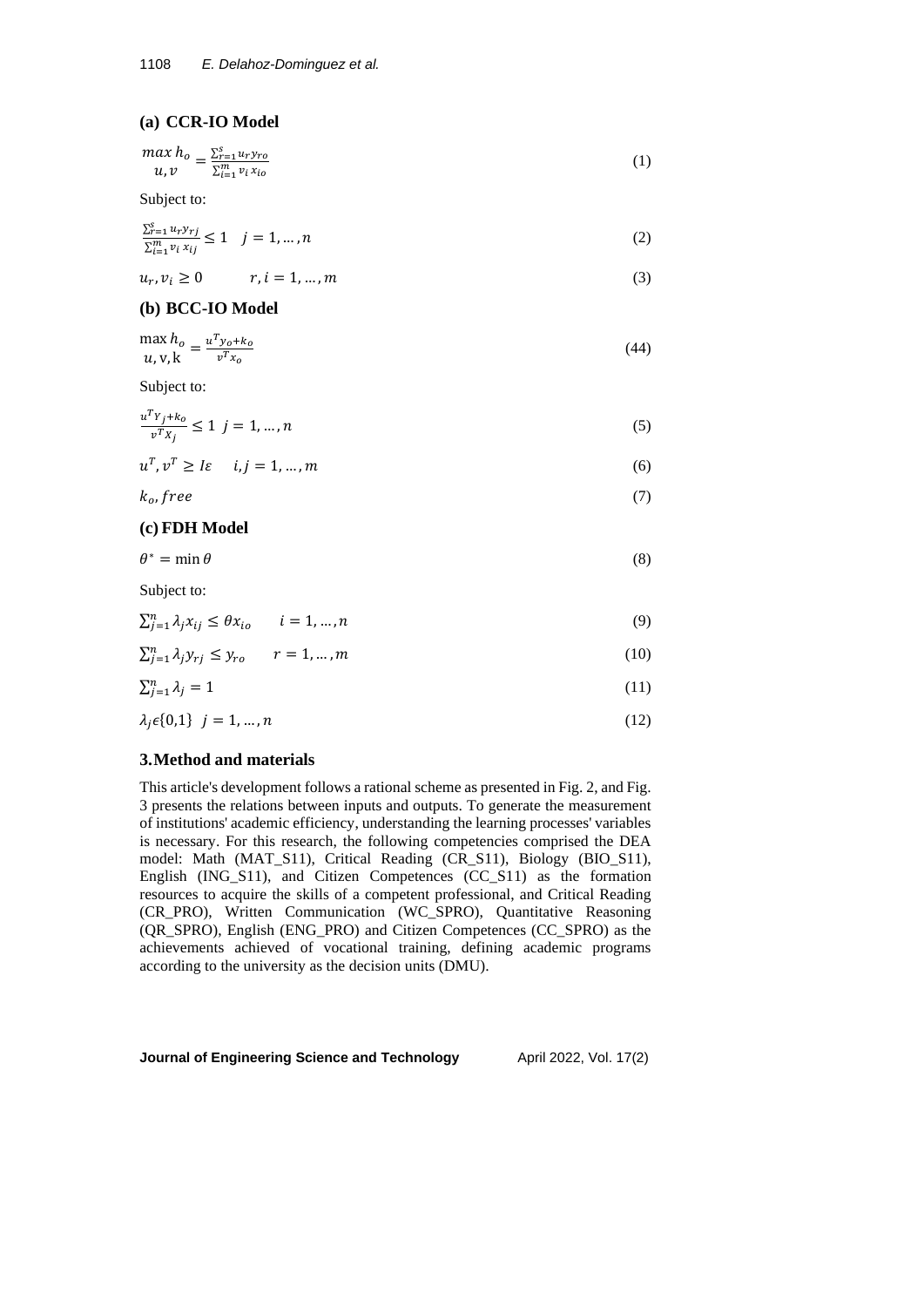

**Fig. 2. Investigation methodology.**



**Fig. 3. Rational scheme of the inputs and outputs of the model.**

## **3.1.Population**

The database consists of Colombia's SABER 11 (secondary education) status assessment for 2012 and 2013. For a cross-cutting analysis, these results are tracked until their respective 2018 SABER PRO (higher education) status assessment. The database has 12,411 engineering students in mechanical, civil, systems, environmental mechatronics, electrical and electromechanical engineering [21]. The students represent 135 universities and 265 engineering degrees.

In Colombia, the standardized exam results are public and provided by the Colombian Institute for Quality Education (ICFES). On the sample, 31% of the institutions are public, and 44% have a quality accreditation. Each competency's mean results are in Table 1, evidencing how institutions with quality accreditation receive in average students with better results in all the competencies evaluated at high school.

| competencies, funding, and quality accreditation status. |                        |                         |                                       |                                       |  |  |
|----------------------------------------------------------|------------------------|-------------------------|---------------------------------------|---------------------------------------|--|--|
| <b>Competencies</b>                                      | <b>Public</b><br>(31%) | <b>Private</b><br>(69%) | <b>Ouality</b><br>accreditation (44%) | Non quality<br>accreditation $(56\%)$ |  |  |
| Math $(S11)$                                             | 84.03                  | 74.47                   | 82.91                                 | 65.37                                 |  |  |
| Critical reading (S11)                                   | 69.01                  | 59.16                   | 68.34                                 | 48.73                                 |  |  |
| <b>Citizen Competencies (S11)</b>                        | 64.74                  | 56.70                   | 64.81                                 | 46.85                                 |  |  |
| English (S11)                                            | 69.35                  | 66.67                   | 74.32                                 | 52.54                                 |  |  |
| <b>Biology</b> (S11)                                     | 55.02                  | 55.09                   | 57.98                                 | 48.64                                 |  |  |
| <b>Quantitative Reasoning (SPRO)</b>                     | 178,19                 | 164,58                  | 177,76                                | 161,9                                 |  |  |
| Critical reading (SPRO)                                  | 163,77                 | 151,43                  | 163,77                                | 148,85                                |  |  |
| Citizen competencies (SPRO)                              | 155,96                 | 144,94                  | 156,04                                | 142,61                                |  |  |
| English (SPRO)                                           | 164,2                  | 157,86                  | 172,43                                | 152,03                                |  |  |
| <b>Written communication (SPRO)</b>                      | 156.26                 | 150,75                  | 156,77                                | 149.35                                |  |  |

**Table 1. Average results aggregated by competencies, funding, and quality accreditation status.**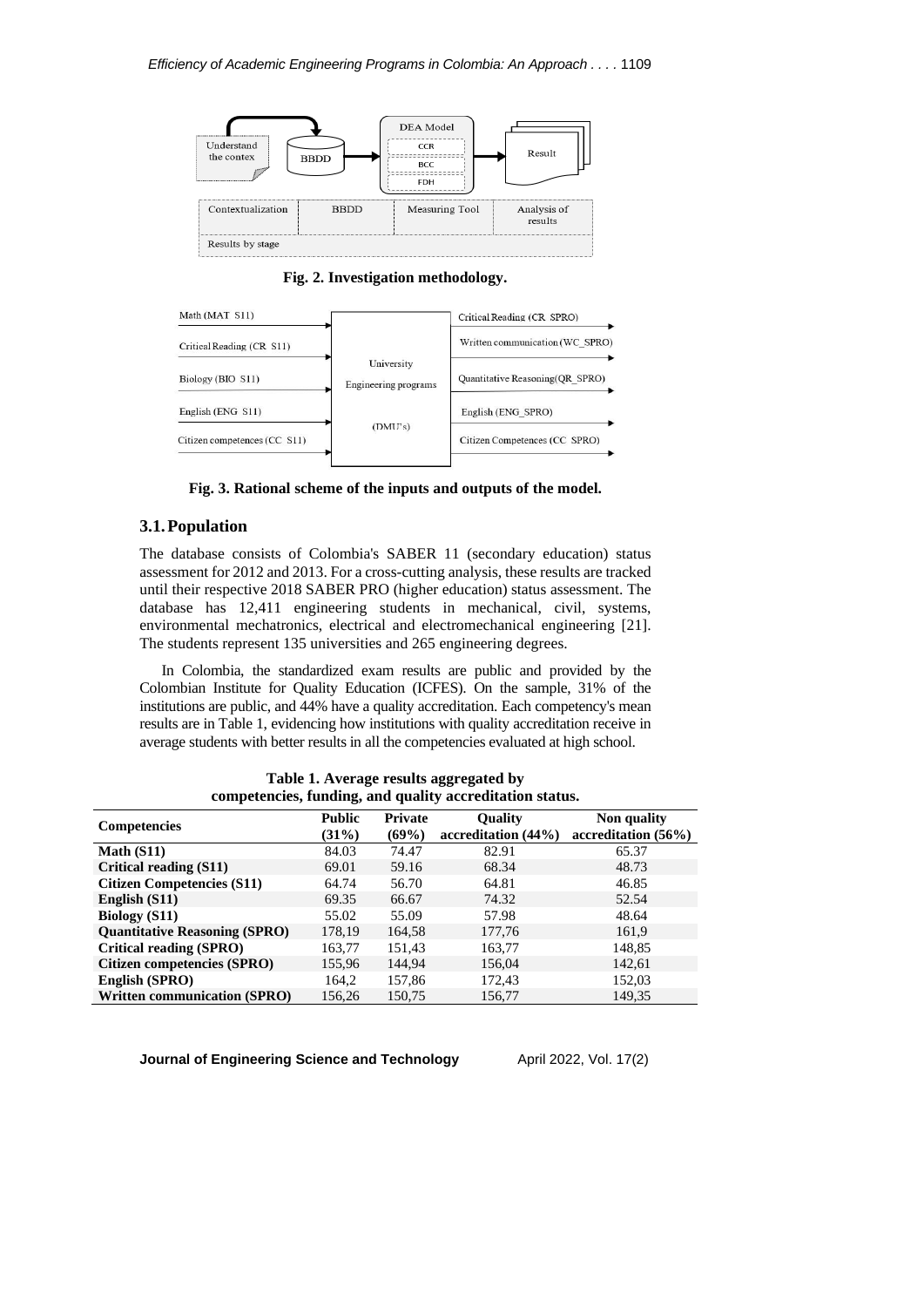### **3.2.Tools and technical**

R software [22], the FactomineR multivariate analysis library [23] will be used for the computational analysis of the data for the development of the PCA and the DeaR Envelope Data Analysis library [24]. Also, it should be clarified that to implement this methodology, the DEA measurement structure of the data is shown below in Fig. 4.



**Fig. 4. Structure of the database for the DEA model.**

### **4. Results and Discussion**

Table 2 presents the efficiency results delivered by the three DEA models; This contains a sample of the study's DMU, its efficiency score on all three models (CCR, BCC, and FDH), the score for scale efficiency, and final-minded return of scale (RTS). The efficiency results are different due to the assumptions handled by each model, and those are stated in the section of the theoretical framework.

Table 2 lists two new concepts: scale efficiency and RTS. Scale efficiency is the relationship between overall efficiency (CCR) and pure technical efficiency (BCC), this represents the proportion of resources I must use to increase my production.

The value that takes the scale efficiency will indicate its RTS as follows: if the value is equal to 1, the RTS will be constant, this means that for a DMU to increase its level of production (in the context of the article will be the result of the SABERPRO evaluation) it must increase with an equal proportion its resources (in the context of the article will be the result of the assessment SABER11), on the other hand, if it is different from 1 the scale can be increasing or decreasing. If the scale is growing, it indicates that for a DMU to increase its level of production, it will be able to use its resources less portion. Finally, if the scale is decreasing, it indicates that for a DMU to increase its level of production it must use its resources more.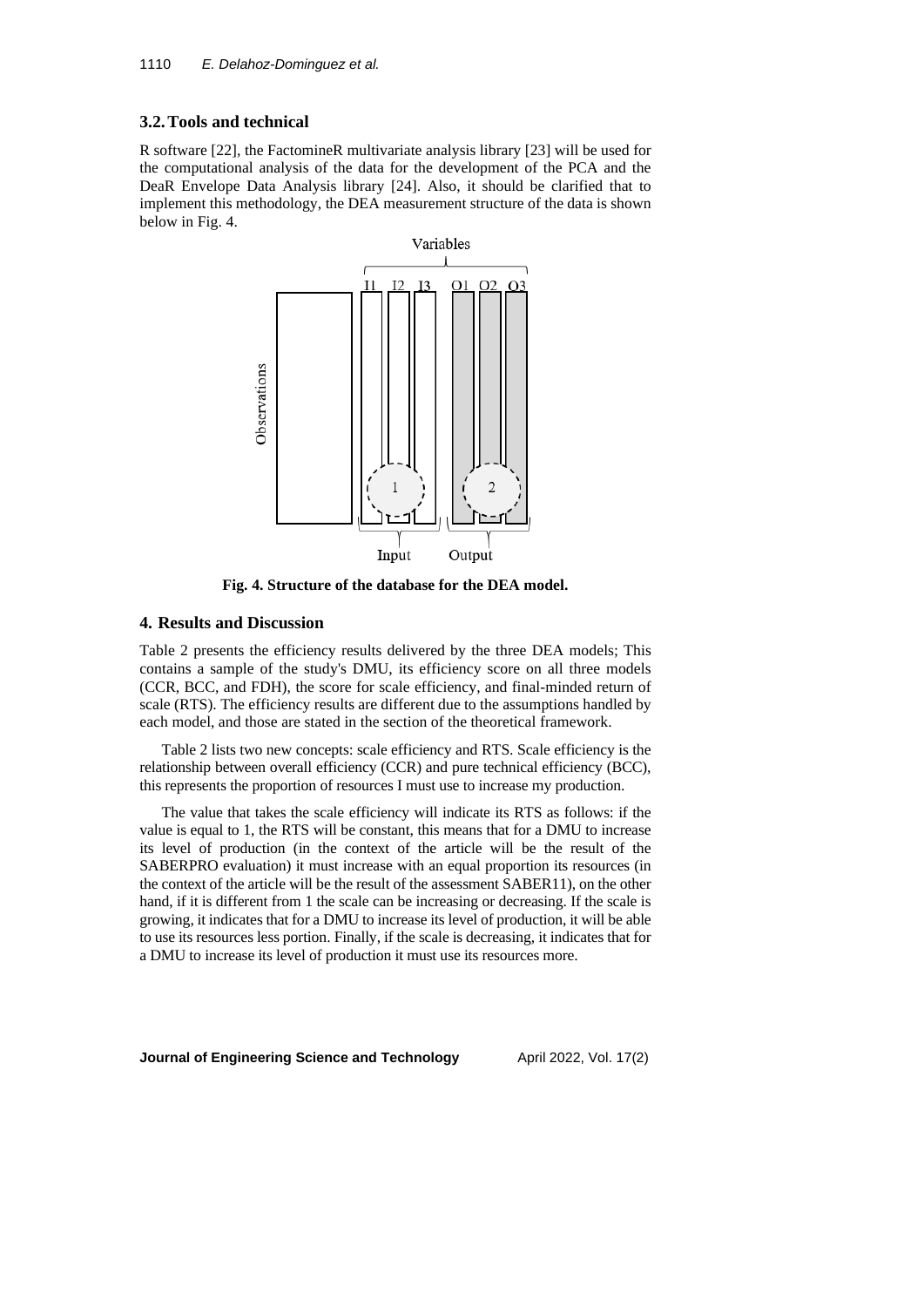Based on Table 2, the DMU U1 has an efficiency level of 0.896 (not efficient) for the CCR-IO model, 1 (efficient) for the BCC-IO model, and 1 (efficient) for the FDH model, its scale efficiency is 0.896, and its RTS is increasing.

| DMU            | <b>CCR-IO</b> | <b>BCC-IO</b> | <b>FDH</b> | <b>Scale efficiency</b> | <b>RTS</b> |
|----------------|---------------|---------------|------------|-------------------------|------------|
| U1             | 0.896         |               |            | 0.896                   | Increasing |
| U <sub>2</sub> | 0.882         | 1             | 1          | 0.882                   | Increasing |
| U5             |               |               |            |                         | Constant   |
| U10            | 1             |               | 1          | 1                       | Constant   |
| U11            | 0.692         | 0.962         | 1.004      | 0.719                   | Increasing |
| U16            | 0.883         | 0.963         | 0.992      | 0.917                   | Increasing |
| U17            | 0.788         | 0.948         | 0.991      | 0.831                   | Increasing |
| U18            | 0.823         | 0.975         |            | 0.844                   | Increasing |
| U19            | 0.752         | 0.922         | 0.972      | 0.816                   | Increasing |
| U20            | 0.725         | 0.929         | 1.001      | 0.780                   | Increasing |
| U21            | 0.792         | 0.982         |            | 0.807                   | Increasing |

**Table 2. Result of the efficiency of the models.**

In summary, although this DMU does not have overall efficiency, it has pure technical efficiency and economic efficiency. Therefore, DMU U1 uses its resources correctly (classrooms, laboratories, books, among others). So, DMU U1 generates more significant outputs (evaluation results) using the same number of resources, but considering administrative aspects (assessments, monitoring, control, methodologies, and strategies), there is a space for improvement. Although DMU U1 efficiently manages the resources, there may be inconsistencies between the outcomes and the objectives. It is essential to mention that DEA results' interpretation is a comparative one concerning the other units within the study. Table 2 summarizes the CCR, BCC, and FDF results, which indicates the percentage of efficient, non-efficient, and super-efficient units of each model.

On the other hand, in addition to delivering efficiency scores, the models predict the objectives that must be met to reach the critical frontier efficiently and, consequently, be an efficient DMU. Table 3 is a sample of four DMU and present the targets for each DEA model. This output corresponds to the targets (goals) that each DMU must achieve in a subject to be over the efficient frontier. For example, DMU U16 in its subject MAT\_11 (Math SABER11) must add 3.56 points for the CCR-IO model, 0.34 points for the BBC-IO model, and finally 1.41 points for the HDF model. This variation, as has been mentioned, is due to the nature of each model.

**Table 3. Percentage of efficient, non-efficient and super-efficient units.**

| Model           | CCR-IO BCC-IO |        | FDH   |
|-----------------|---------------|--------|-------|
| Efficient       | 14.3 %        | 29.8 % | 88.7% |
| Non-efficient   | 85.7 %        | 70.2%  | 8.3%  |
| Super-efficient | 0 %           | 0 %    | $3\%$ |

Table 4 presents the results globally, which contains the summary of DMU results for each competition considering the models implemented. Table 4 contains the maximum, minimum, average, deviation, and values of each DMU's objectives per academic competency.

The maximum competency value measurement corresponds to the highest value to be increased by a specific DMU of the study to achieve efficiency according to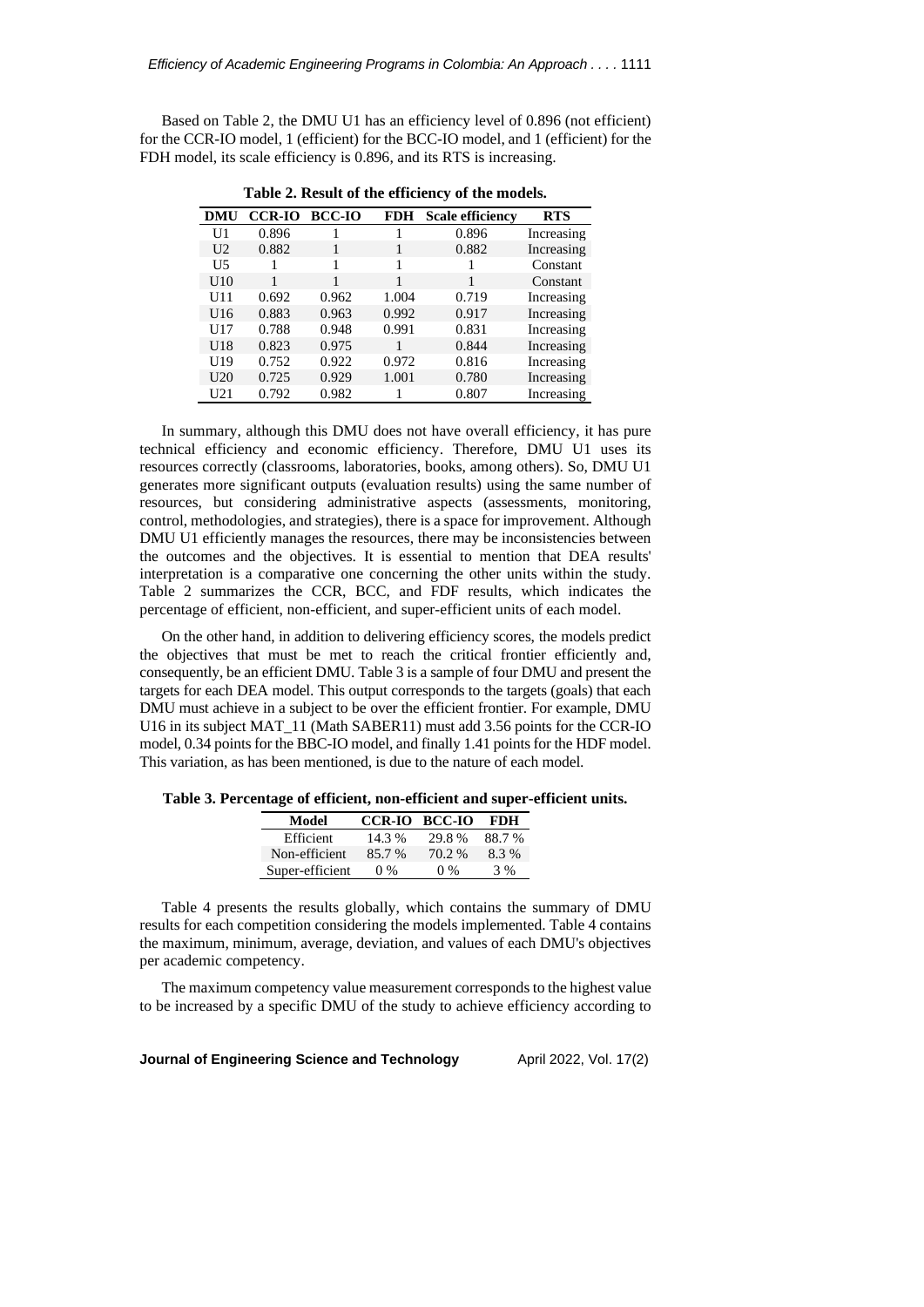#### 1112 *E. Delahoz-Dominguez et al.*

the model used. For example, in the CCR-IO model, The MAT\_11 competency (Math SABER11) has a maximum value of 9.56, indicating that to achieve efficiency, a specific DMU must increase this competency score to 9.65. In contrast, the minimum refers to the lowest value that a specific DMU of the study must increase to achieve efficiency. For example, in the HDF model, its QR\_PRO (Quantitative Reasoning SABERPRO) competency has a score of 0.04, indicating that to achieve efficiency, a particular DMU of the model must increase to 0.04 to achieve efficiency.

| <b>DMU</b> | <b>CCR-IO</b> |              |              |          |                |               |              |              |                                                                      |              |
|------------|---------------|--------------|--------------|----------|----------------|---------------|--------------|--------------|----------------------------------------------------------------------|--------------|
|            |               |              |              |          |                |               |              |              | MAT 11 CR 11 CC 11 BIO 11 ENG 11 OR PRO CR PRO CC PRO ENG PRO WC PRO |              |
| U16        | 3.56          | $\Omega$     | 3.36         | 2.58     | $\theta$       | 0             | 3.50         | $\Omega$     |                                                                      | 0.03         |
| U17        | $\Omega$      | 0.85         | $\Omega$     | 0.75     | $\mathbf{0}$   | 2.38          | 0.66         | 5.77         | 0.00                                                                 | $\Omega$     |
| U18        | 2.26          | $\Omega$     | $\Omega$     | $\theta$ | $\theta$       |               | $\Omega$     | $\Omega$     | 2.34                                                                 | $\Omega$     |
| U19        | 0.82          | $\mathbf{0}$ | 0.22         | $\theta$ | $\overline{0}$ | $\Omega$      | 4.36         | $\mathbf{0}$ | $\mathbf{0}$                                                         | $\mathbf{0}$ |
| <b>DMU</b> |               |              |              |          |                | <b>BCC-IO</b> |              |              |                                                                      |              |
| U16        | 0.34          | $\Omega$     | 2.36         | 1.00     | $\theta$       | 0.00          | 0.00         | 2.86         | $\Omega$                                                             | 12.50        |
| U17        | $\Omega$      | 1.47         | 0.69         | 1.72     | $\theta$       | 3.53          | 0.55         | 6.93         | $\Omega$                                                             | 0.00         |
| U18        | 0.04          | 0.30         | $\Omega$     | $\Omega$ | $\theta$       |               | $\Omega$     | $\Omega$     |                                                                      | 0.74         |
| U19        | 0             | 0            | $\mathbf{0}$ | 0.53     | 0              | $\Omega$      | $\mathbf{0}$ | 2.96         | 6.48                                                                 | 0            |
| <b>DMU</b> |               |              |              |          |                | <b>FDH</b>    |              |              |                                                                      |              |
| U16        | 1.41          | $\Omega$     | 0.86         | 2.57     | 2.41           | 9.33          | 3.78         | 8.67         | 3.78                                                                 | 15.88        |
| U17        | 0.11          | 1.80         | $\Omega$     | 2.44     | 2.99           | 8.89          | 7.89         | 14.26        | 13.27                                                                | 0.30         |
| U18        | $\Omega$      | $\Omega$     | $\Omega$     | $\Omega$ | $\Omega$       | 0             | $\Omega$     | $\Omega$     | $\Omega$                                                             | $\Omega$     |
| U19        | 1.96          | 1.43         | $\mathbf{0}$ | 2.70     | 2.25           | 4.60          | 6.77         | 13.06        | 16.05                                                                | 6.16         |

**Table 4. Objectives to be achieved by DMU.**

On the other hand, the average call measurement corresponds to the mean value that the DMU of the study must increase to achieve efficiency according to the model. For example, in the BCC-IO model, the CR\_11 competency (Critical Reading of SABER11) has a value of 0.83, indicating that DMUs in this model on average, must increase to 0.83 to achieve efficiency. Consequently, to complement this measure is presented the deviation, which is the magnitude that captures the distance between each DMU scores in each competition and the overall average by competition.

For example, following the example above, on average the model's DMU should increase to 0.83 with a deviation of 0.99, i.e. the value may increase to 1.82 but this will depend on the observed DMU situation, or may decrease its value, but this is not favourable for the overall test score. Finally, the measurement count corresponds to the number of DMUs that should increase the score according to the competition. For example, in the CCR-IO model in the MAT\_11 competency, the DMUs in this model that must increase the score in order for them to become efficient are 143.

In short, a global and unified interpretation of this Table is as follows: We will take as an example the RC\_PRO (Quantitative Reasoning SABERPRO) of the HDF model. The results show that 30 DMUs should increase the score by an average of 4.57 with a deviation of 3.45, and there is a critical DMU that should increase its score to 12.72 for reaching the efficient frontier.

Finally, with the models, it is possible to build efficiency ranking based on model references or each model's efficiency. Internally, each model for generating an efficiency score must build a border, and as explained, if a DMU is over the border it is efficient; otherwise, it is not efficient. To build this border, the model compares each DMU and places it at a point within the plane where the border is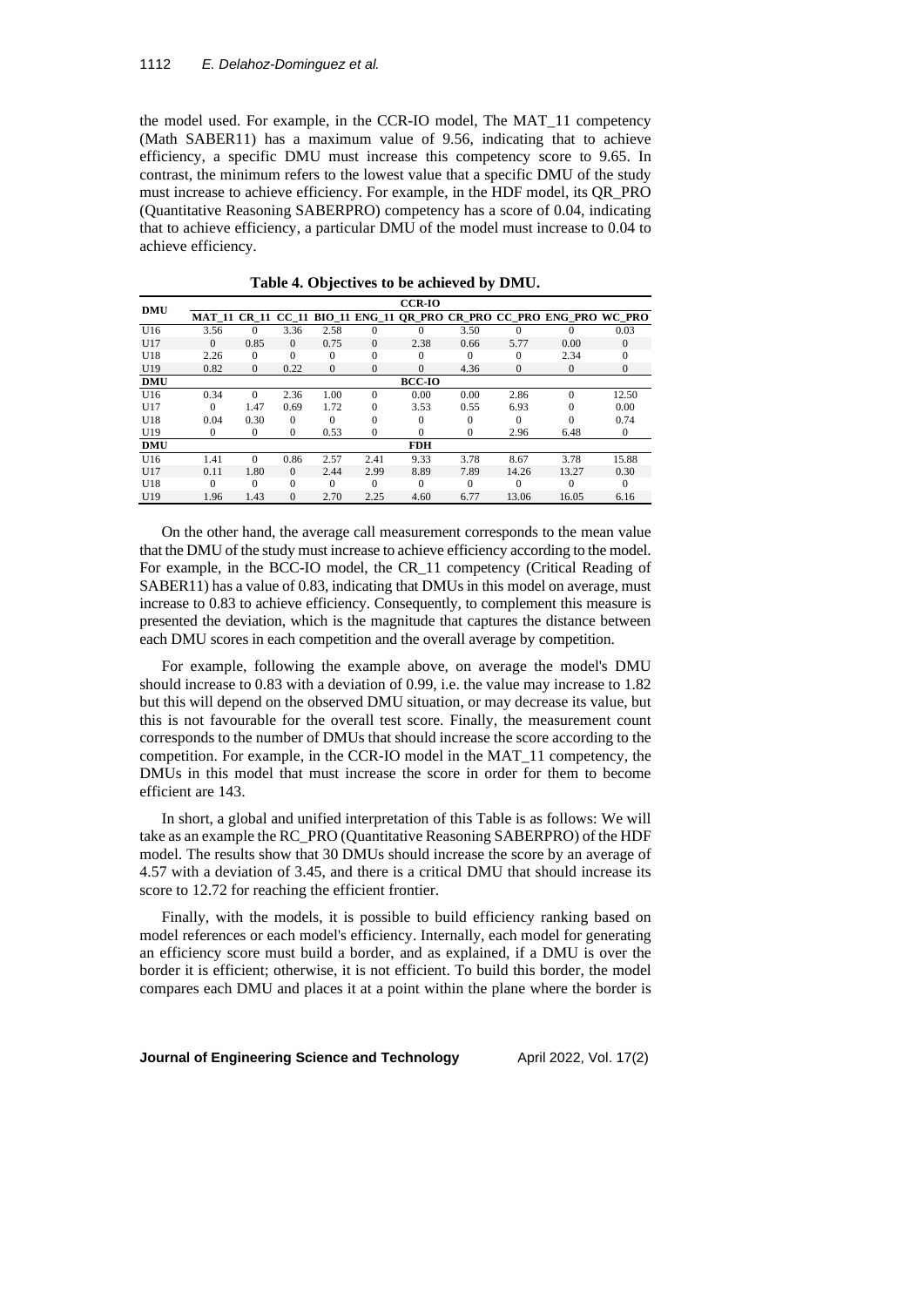located; those DMU not on the efficient border will look for the nearest DMU on that border, and this will be known as a reference DMU.

Consequently, in the efficiency ranking based on the number of references, the DMU referenced the most times by non-efficient DMUs will be more efficient. As an example, Table 5 presents the efficiency ranking of the CCR-IO model and contains the DMU, the times it appears as a reference, and the efficient group that belongs (being the first most efficient groups).

| Model  |          |              |          |              |                     | <b>CCR-IO</b> |          |          |                              |          |
|--------|----------|--------------|----------|--------------|---------------------|---------------|----------|----------|------------------------------|----------|
| Compe. | MAT 11   | <b>CR 11</b> |          |              | CC 11 BIO 11 ENG 11 |               |          |          | OR PRO CR PRO CC PRO ENG PRO | WC PRO   |
| Max    | 9.56     | 6.57         | 9.78     | 8.43         | 12.05               | 20.63         | 22.12    | 18.32    | 24.58                        | 42.18    |
| Min    | $\Omega$ | $\Omega$     | $\Omega$ | $\mathbf{0}$ | $\Omega$            | $6.E-11$      | $\Omega$ | $\Omega$ | $\Omega$                     | $\Omega$ |
| Mean   | 1.98     | 1.14         | 1.65     | 1.60         | 1.87                | 4.49          | 3.92     | 4.30     | 5.78                         | 7.67     |
| Devi.  | 1.75     | 1.28         | 1.48     | 1.60         | 2.09                | 4.93          | 3.91     | 4.22     | 5.70                         | 7.62     |
| Count  | 143      | 105          | 124      | 103          | 87                  | 28            | 124      | 63       | 63                           | 115      |
| Model  |          |              |          |              |                     | <b>BCC-IO</b> |          |          |                              |          |
| Max    | 7.07     | 4.74         | 9.70     | 8.28         | 7.24                | 27.63         | 24.16    | 24.29    | 30.95                        | 52.47    |
| Min    | $\Omega$ | $\Omega$     | $\Omega$ | $\Omega$     | $\mathbf{0}$        | $\Omega$      | $\Omega$ | $\Omega$ | $\Omega$                     | $\Omega$ |
| Mean   | 1.04     | 0.83         | 1.19     | 1.21         | 1.21                | 2.87          | 2.95     | 3.90     | 4.69                         | 5.96     |
| Devi.  | 1.50     | 0.99         | 1.56     | 1.51         | 1.50                | 5.65          | 4.40     | 4.73     | 5.93                         | 7.00     |
| Count  | 99       | 116          | 62       | 115          | 84                  | 27            | 65       | 111      | 66                           | 159      |
| Model  |          |              |          |              |                     | <b>FDH</b>    |          |          |                              |          |
| Max    | 7.74     | 6.40         | 11.69    | 11.30        | 11.19               | 12.72         | 17.86    | 20.16    | 21.03                        | 24.43    |
| Min    | $\Omega$ | $\Omega$     | $\Omega$ | $\Omega$     | $\Omega$            | $4.E-02$      | $4.E-01$ | $1.E-01$ | $2.E-01$                     | $3.E-01$ |
| Mean   | 0.26     | 0.23         | 0.14     | 0.31         | 0.30                | 4.57          | 6.25     | 8.23     | 6.70                         | 8.08     |
| Devi.  | 0.91     | 0.81         | 0.87     | 1.19         | 1.28                | 3.45          | 4.27     | 5.06     | 6.19                         | 5.50     |
| Count  | 245      | 245          | 245      | 245          | 245                 | 30            | 30       | 30       | 30                           | 30       |

**Table 5. Summary of objectives to be achieved by models.**

Table 6 shows the most efficient units, this being an alternative to classifying efficient DMU. If we look at the DMU U74 and U72, these were not taken as a reference, however, for the model if they are efficient.

**Table 6. Efficiency ranking (CCR-IO model).**

| DMU             | N. of references | Group | <b>DMU</b>      | N. of references | Group |
|-----------------|------------------|-------|-----------------|------------------|-------|
| U84             | 150              | 1     | U170            | 13               | 19    |
| U238            | 130              | 2     | U <sub>63</sub> | 12               | 20    |
| U24             | 128              | 3     | U90             | 8                | 21    |
| U106            | 93               | 4     | U10             | 8                | 21    |
| U240            | 82               | 5     | U58             | 7                | 22    |
| U82             | 76               | 6     | U137            | 7                | 22    |
| U234            | 68               | 7     | U31             | 6                | 23    |
| U253            | 50               | 8     | U231            | 5                | 24    |
| U136            | 49               | 9     | U191            | 5                | 24    |
| U105            | 48               | 10    | U256            | $\overline{4}$   | 25    |
| U173            | 42               | 11    | U183            | $\overline{4}$   | 25    |
| U108            | 34               | 12    | U135            | 4                | 25    |
| U <sub>22</sub> | 33               | 13    | U58             | 3                | 26    |
| U126            | 29               | 14    | U192            | $\overline{2}$   | 27    |
| U125            | 24               | 15    | U64             | 1                | 28    |
| U32             | 22               | 16    | U181            | 1                | 28    |
| U229            | 19               | 17    | U130            | 1                | 28    |
| U71             | 17               | 18    | U74             | $\theta$         | 29    |
| U42             | 13               | 19    | U72             | 0                | 29    |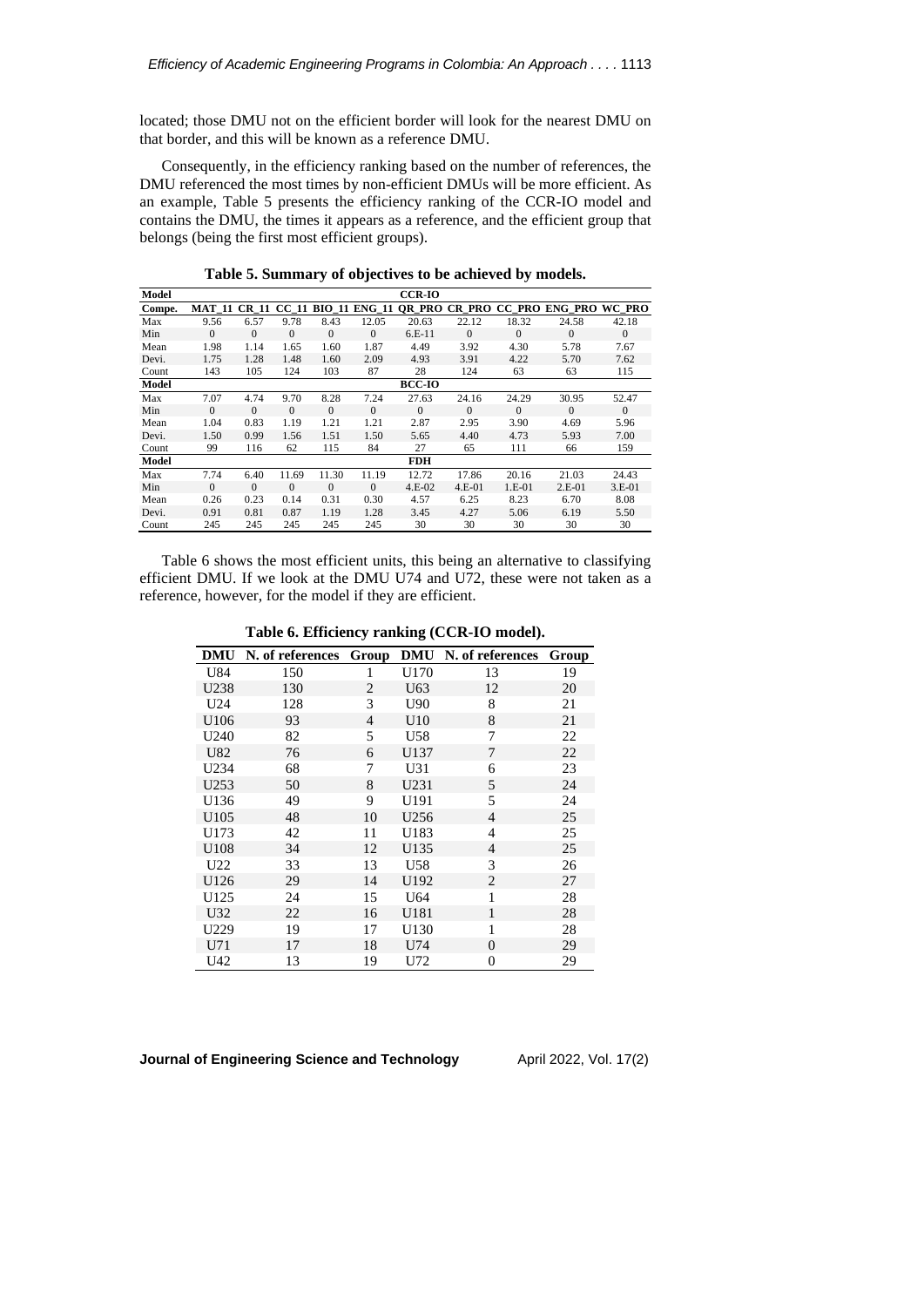#### 1114 *E. Delahoz-Dominguez et al.*

To rationalize the variations in efficiency's performance, we adjust the efficiency results by the quality accreditation variable (see Table 7). In the results of the global review of each DEA model, a higher proportion of efficient universities can be found in the accredited universities category, with values of 68%, 65%, and 77% for the CCRO-IO, BCC-IO, and FDH models.

| CCR-O            | <b>Quality Accreditation</b> |                              |  |  |  |  |
|------------------|------------------------------|------------------------------|--|--|--|--|
| <b>Efficient</b> | <b>Not</b>                   | Yes                          |  |  |  |  |
| Yes              | 12 (32%)                     | 26 (68%)                     |  |  |  |  |
| <b>Not</b>       | 137                          | 90                           |  |  |  |  |
| BCC-O            |                              | <b>Quality Accreditation</b> |  |  |  |  |
| <b>Efficient</b> | <b>Not</b>                   | Yes                          |  |  |  |  |
| <b>Yes</b>       | 27 (35%)                     | 53 (67%)                     |  |  |  |  |
| <b>Not</b>       | 105(                         | 80 (43%)                     |  |  |  |  |
| FDH-O            | <b>Quality Accreditation</b> |                              |  |  |  |  |
| <b>Efficient</b> | <b>Not</b>                   | Yes                          |  |  |  |  |
| Yes              | 102 (23%)                    | 183 (77%)                    |  |  |  |  |
| <b>Not</b>       | 21 (70%)                     | 9 (30%)                      |  |  |  |  |

**Table 7. Efficient DMU's adjusted by quality accreditation.**

As a recommendation, this type of analysis is of paramount importance for evaluating and controlling educational processes. Each model provides a point of view of what is happening in the case study. The CCR model provides a global efficiency report that translates into how there is synergy between educational resources and the tools, methodologies, and processes implemented to achieve institutional objectives.

The BCC model provides pure technical efficiency information that refers to the efficient use of resources. Finally, the FDH model provides an interpretation of economic efficiency, which refers to a university being more efficient than another (relatively) if it can generate better results in evaluations (outputs) using the same level of academic competencies and educational resources (inputs). This analytical approach is helpful at any educational level, providing objectives insights for planning and improvement. For example, it can support the university and program's decisions to study from the students' point of view. It would be of great help for teachers and educational decision-makers to generate improvement plans around their academic methodologies, tools, and processes implemented because the nature of the analysis is collective and generates a better picture of the educational institution's situation.

Previous research has developed efficiency analyses in educational contexts. For example, the efficiency values of 93% and 98% are obtained for the CCR and BCC levels, respectively, when assessing the Tunisian educational system in 2018 [25]. The authors explain the differences because the non-assumption on the convexity constraint enlarges the feasible region for the CCR model and reduces efficient DMUs compared to the BCC model [26]. Thus, in our research, convexity was not assumed. Therefore this may be one of the causes for differences between efficiency levels.

It is essential to point out that the universities evaluated in this study have different contexts and institutional approaches. Therefore, some of the differences between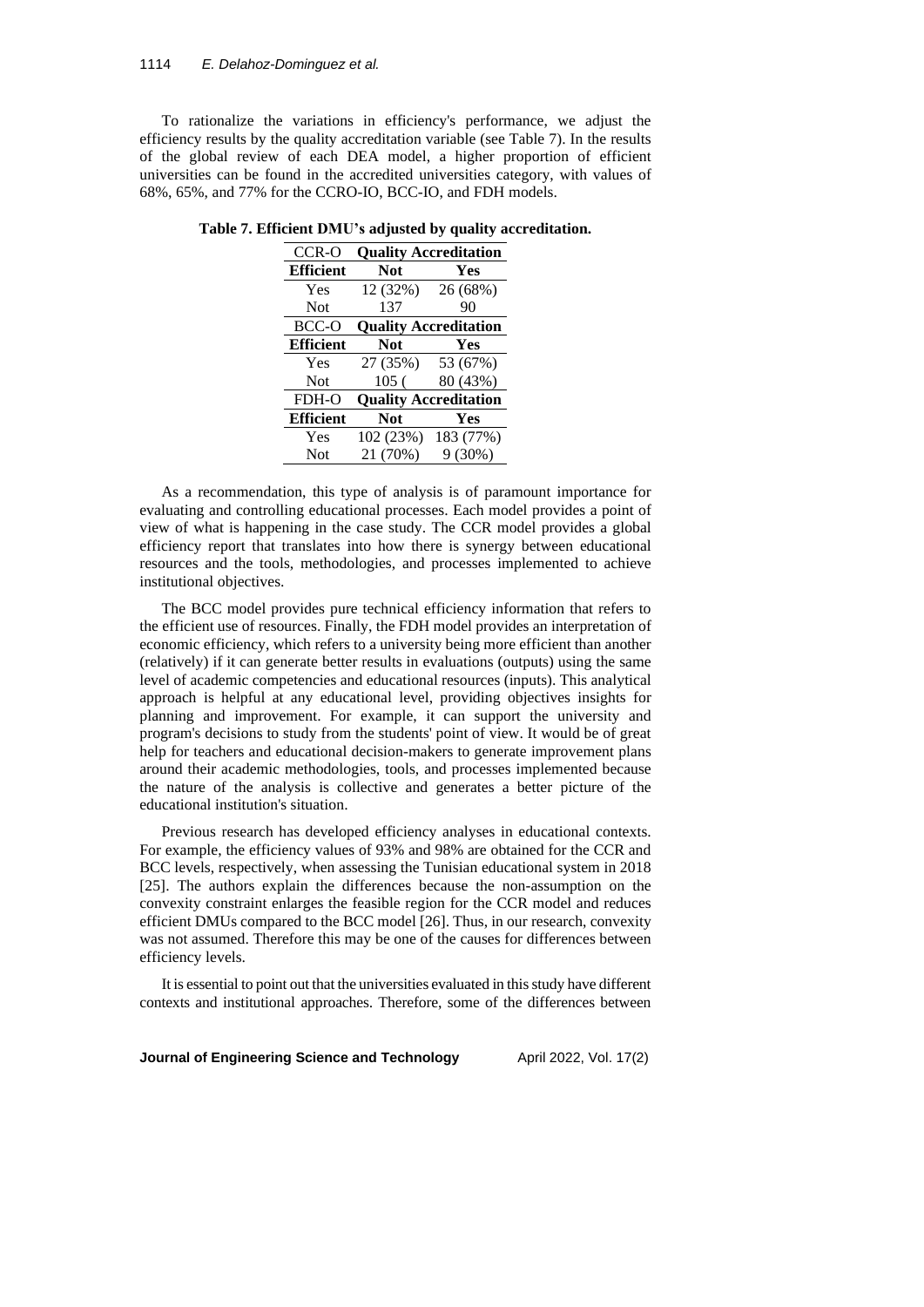efficiency levels could be explained by the non-fair comparison of universities with different circumstances. For example, De La Hoz et al. [27] performed a grouping through cluster analysis before evaluating the efficiency through the DEA model, the results show that the CCR efficiency goes from 83% to levels of 93% and 97% when it is measured efficiency between similar institutions.

In our study, there is not a weighting of the relative importance of competencies, which becomes a limitation considering that other authors have shown the importance of incorporating the models' contextual aspects associated with the interests of the decision-makers [28]. Within our research scope, the input variables were not weighted to estimate the impact that high school knowledge has on university performance, in an approach similar to that of Visbal-Cadavid et al. [29] in their study on public universities' efficiency in Colombia.

For future research, it is proposed to involve data corresponding to teaching and student mobility methodologies to better explain the variations in the efficiency results between the institutions. Besides, considering the skills required for an engineer today, it is recommended to weight the input variables according to an expert criterion to associate professional performance with evaluations of the knowledge obtained in high school. Salas-Velasco [30] used Bootstrap DEA to estimate the efficiency of Spanish universities, finding that the traditional calculation of the DEA underestimates the efficiency values. This result is in accordance with our results and is evidence of the need for broaden the spectrum of educational efficiency analysis beyond the CCR-O models.

Johnes and Yu [31] examined the relative efficiency in the production of research of 109 Chinese regular universities in 2003 and 2004, finding that the average global efficiency of the evaluated institutions was 90%, however, this level falls to 80% when student-related input variables are excluded from the model. The level of efficiency is similar to the FDH result of our research (88.7%).

#### **5.Conclusions**

Empirical evidence shows as a significant finding that the three DEA models used in this research generate three distinct visions of quality measurement in education. While the CCR model assesses overall system (university) efficiency, the BCC model evaluates technical efficiency (methodologies, metrics, methods), and the FDH model evaluates economic efficiency. Efficiency level results for the CCR, the BBC, and FDH were 14.3%, 29.8%, 88.7%, respectively; these values correspond to the percentage of efficient universities according to each model. On the other hand, each model provides unique and valuable information regarding efficiency levels and improvement targets. However, when analysing the three models conjunctly, the analytical process becomes a methodology for decisionmaking based on objective data. The evidence shows that quality accreditations seem to be a positive factor in achieving academic efficiency, which is an essential insight for educational decision-makers interested in adopting a quality standard for improvement.

Therefore, the methodology is helpful for universities, students, parents, and teachers. First, this approach helps students and parents choose a quality university that provides the right skills to become a high-profile engineer. Second, it is of great benefit to teachers to steer their classes towards reinforcing other universities' academic levels (Benchmarking) as a reference point. Finally,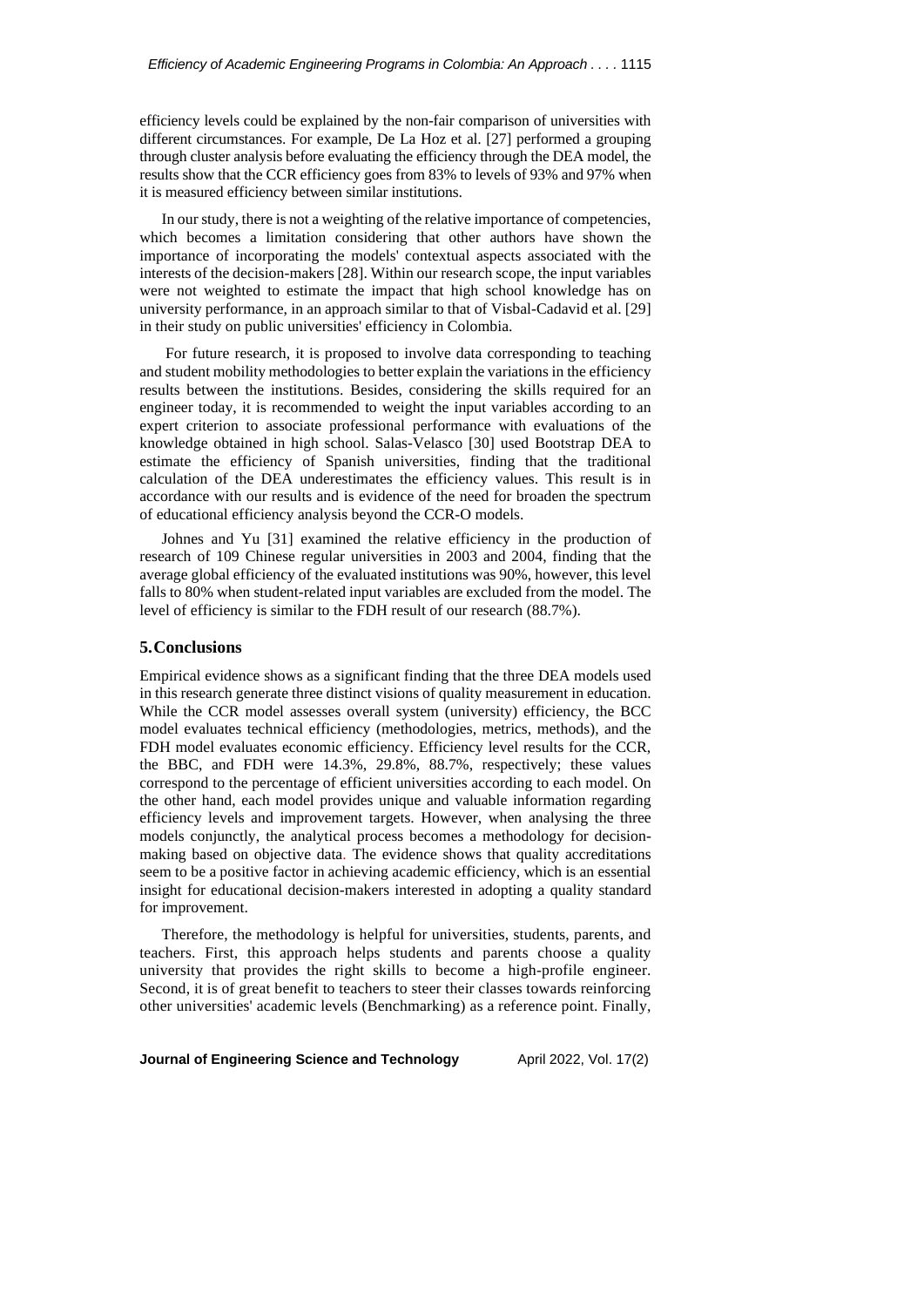it is of great help to managers to draw up action plans that reinforce students' lack and reconfiguration of academic contents and teaching approaches. By the way, this methodology is reproducible to other educational fields to assess causalities between skills and performance.

For future research, it is recommended to implement a grouping process to evaluate standard units' efficiency. Consequently, the development of the efficiency models by evaluating the formulated problem's convexity to gain more information on the results could be interesting.

|                  | <b>Nomenclatures</b>                                                      |
|------------------|---------------------------------------------------------------------------|
| i                | Index for inputs                                                          |
|                  | Index for DMUs                                                            |
| k                | Index for outputs                                                         |
| $k_o$            | Variable associated with model convexity                                  |
| $\boldsymbol{m}$ | Total number of entries considered                                        |
| n                | It is considered n units $(j = 1, , n)$ each of which uses the same       |
|                  | inputs (in different quantities) to obtain the same outputs (in different |
|                  | quantities).                                                              |
| S                | Number of outputs of the unit                                             |
| $u_r$            | Virtual output weighting r                                                |
| $v_r$            | Virtual input weighting r                                                 |
| $x_{ii}$         | Amount of input i consumed by the unit j                                  |
| $x_{io}$         | Amount of input i consumed by the unit o                                  |
| $y_{ri}$         | Amount of output r produced by unit j                                     |
| <b>yro</b>       | Amount of output r produced by unit o                                     |
|                  | <b>Greek Symbols</b>                                                      |
| $\lambda_i$      | Semi-positive vector in $R^n$                                             |
|                  | <b>Abbreviations</b>                                                      |

BCC Banker, Charnes and Cooper model

- CCR Charnes, Cooper and Rhodes model
- DMU Decision-Making Unit FDH Free Disposal Hull

# **References**

- 1. López, C.; Benedito, V.; and León, M.J. (2016). El enfoque de competencias en la formación universitaria y su impacto en la evaluación: La perspectiva de un grupo de profesionales expertos en pedagogía. *Formación Universitaria*, 9(4), 11-22.
- 2. Numprasertchai, S.; and Poovarawan, Y. (2006). Enhancing university competitiveness through ICT based knowledge management system. 2006 *IEEE International Conference on Management of Innovation and Technology*, Singapore, 1, 417-421.
- 3. Alvitres, V.; Chambergo, A.; and Fupuy, J. (2014). Formative research and Peruvian university accreditation. *Manglar*, 11(2), 37-48.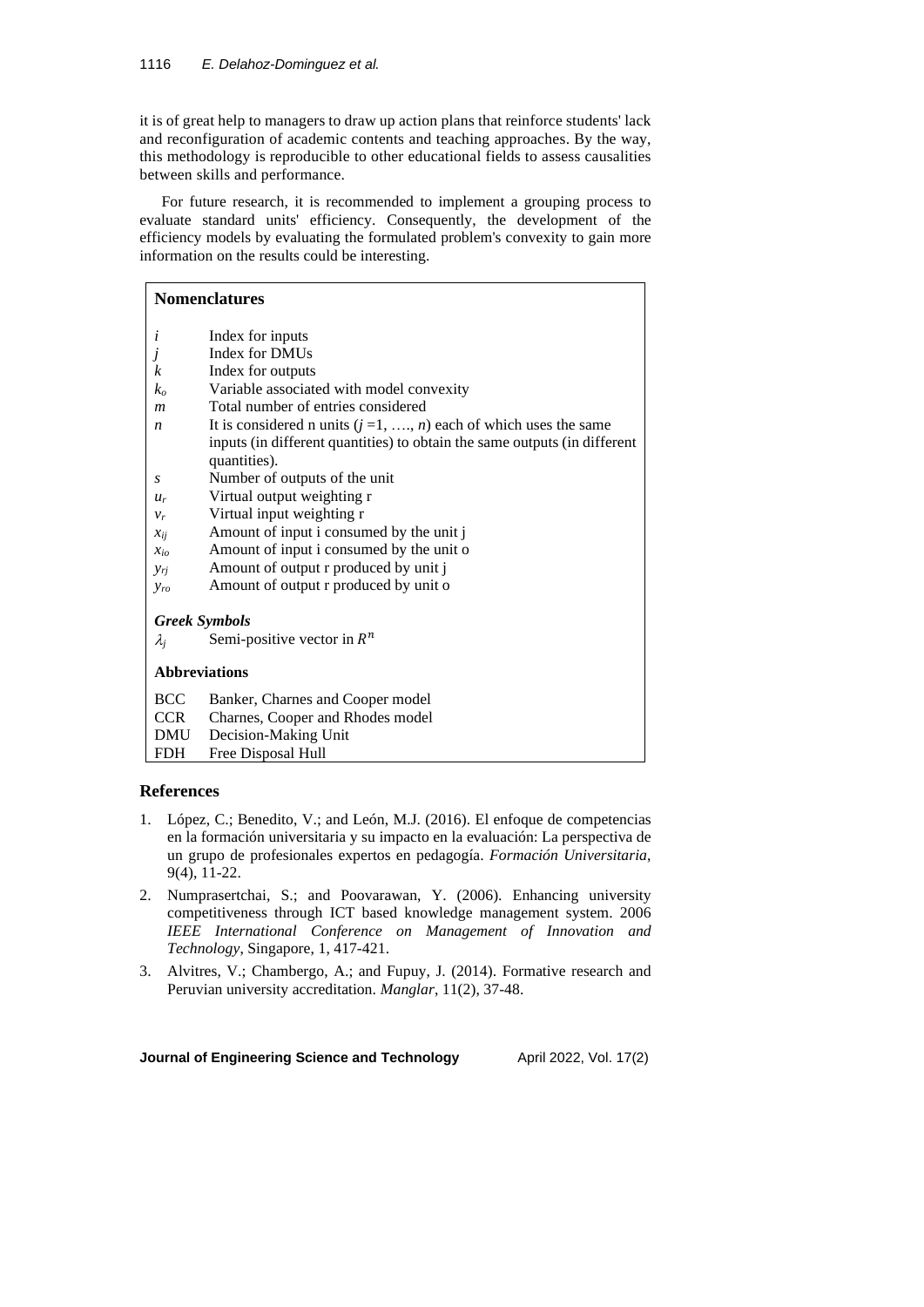- 4. Burnett, C.A. (2020). Accreditation sanctions as quality signals in a competitive market for students. *Educational Policy*, 0895904820983034.
- 5. Netanda, R.S.; Mamabolo, J.; and Themane, M. (2019). Do or die: Student support interventions for the survival of distance education institutions in a competitive higher education system. *Studies in Higher Education*, 44(2), 397-414.
- 6. Heiskala, L.; Erola, J.; and Kilpi-Jakonen, E. (2021). Compensatory and multiplicative advantages: social origin, school performance, and stratified higher education enrolment in Finland. *European Sociological Review*, 37(2), 171-185.
- 7. Cerdeira, J.M.; Nunes, L.C.; Reis, A.B.; and Seabra, C. (2018). Predictors of student success in Higher Education: Secondary school internal scores versus national exams. *Higher Education Quarterly*, 72(4), 304-313.
- 8. Vo, H.M.; Zhu, C.; and Diep, N.A. (2017). The effect of blended learning on student performance at course-level in higher education: A meta-analysis. *Studies in Educational Evaluation*, 53, 17-28.
- 9. Cyrenne, P.; and Chan, A. (2012). High school grades and university performance: A case study. *Economics of Education Review*, 31(5), 524-542.
- 10. Delahoz-Dominguez, E.J.; Fontalvo, T.J.; and Fontalvo, O.M. (2020). Evaluation of service quality by means of six sigma in a center of documentary attention in a university. *Formación Universitaria*, 13(2), 93-102.
- 11. Hanh, N.D. (2020). A review of issues of quality assurance and quality accreditation for higher education institutions and the situation in Vietnam. *Accreditation and Quality Assurance*, 25(4), 273-279.
- 12. Visbal-Cadavid, D.; Mendoza, A. M.; and Hoyos, I.Q. (2019). Prediction of efficiency in colombian higher education institutions with data envelopment analysis and neural networks. *Pesquisa Operacional*, 39(2), 261-275.
- 13. Pino, J.; Solís, F.; Delgado, M.; and Barea, R. el C. (2010). Evaluación de la eficiencia de grupos de investigación mediante análisis envolvente de datos (DEA). *Profesional de la Información*, 19(2), 160-167.
- 14. Ligarda, J.; and Ñaccha, M. (2006). La eficiencia de las organizaciones de salud a través del análisis envolvente de datos: Microrredes de la Dirección de Salud IV Lima Este 2003. *Anales de La Facultad de Medicina*, 67(2), 142-151.
- 15. Legaz, S.G. (1998). El análisis envolvente de datos como sistema de evaluación de la eficiencia técnica de las organizaciones del sector público: Aplicación en los equipos de atención primaria. *Revista Española de Financiación y Contabilidad*, 27(97), 979-1004.
- 16. Ebrahimnejad, A.; and Shahverdi, R. (2013). Finding target units in FDH modelby least-distance measure model. *Kybernetika*, 49(4), 619-635.
- 17. Lim, B.; Lee, K.; and Lee, C. (2014). Free disposal hull (FDH) analysis for efficiency measurement: An update to DEA. *The Stata Journal*, 10(2), 1-8.
- 18. Domínguez, J.; Fernández, P.; and Martínez-Roget, F. (2005). El análisis envolvente de datos en la construcción de indicadores sintéticos. Una aplicación a las provincias españolas. *Estudios de Economía Aplicada,* 23(3), 715-716.
- 19. Machmud, A.; Ahman, E.; Dirgantari, P.; Waspada, I.; and Nandiyanto, A. (2019). Data envelopment analysis: The efficiency study of food industry in